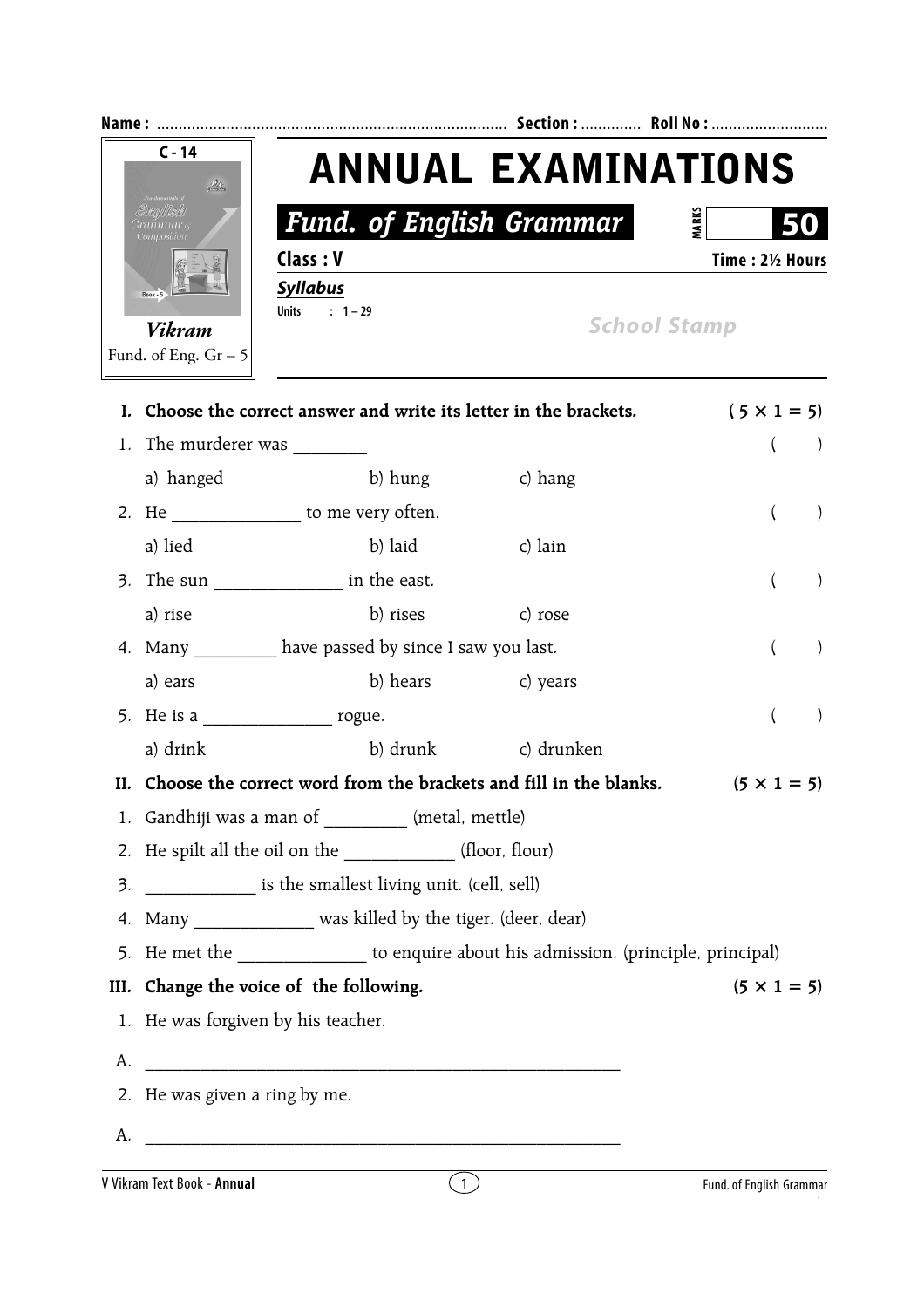3. She was cured of her illness.

| Ans. |                                                                                |                          |
|------|--------------------------------------------------------------------------------|--------------------------|
|      | 4. He was laughed at by everybody.                                             |                          |
| Ans. |                                                                                |                          |
|      | 5. Don't waste your time.                                                      |                          |
|      |                                                                                |                          |
|      | IV. Punctuate the following, using capital letters.                            | $(3 \times 1 = 3)$       |
|      | 1. why don't you come in time                                                  |                          |
|      | Ans.                                                                           |                          |
|      | 2. how clever you are said i to giridhar                                       |                          |
|      | Ans.                                                                           |                          |
|      | 3. john said he is a lazy boy                                                  |                          |
| Ans. |                                                                                |                          |
|      | V. Change the following sentences into plural.                                 | $(3 \times 1 = 3)$       |
|      | 1. This house is mine. $\frac{1}{2}$                                           |                          |
|      | 2. The baby is crying.<br><u> 1980 - Jan Barnett, fransk politik (d. 1980)</u> |                          |
|      | 3. I am teaching her.                                                          |                          |
|      | VI. Change the following into indirect speech.                                 | $(3 \times 1 = 3)$       |
|      | 1. She said, "I shall not go there now?                                        |                          |
| Ans. |                                                                                |                          |
|      | 2. "Have you completed your work ?" asked her mother.                          |                          |
| Ans. |                                                                                |                          |
|      | 3. He always says, "I do not smoke".                                           |                          |
|      | Ans.                                                                           |                          |
|      | VII. Change the verbs in the following sentences to the past tense.            | $(3 \times 1 = 3)$       |
|      | 1. The workers strike their work.                                              |                          |
|      |                                                                                |                          |
|      | 2. I forget his address.                                                       |                          |
|      | Ans.                                                                           |                          |
|      | 3. She sings sweetly.                                                          |                          |
|      |                                                                                |                          |
|      | V Vikram Text Book - Annual                                                    |                          |
|      | $\left( 2\right)$                                                              | Fund. of English Grammar |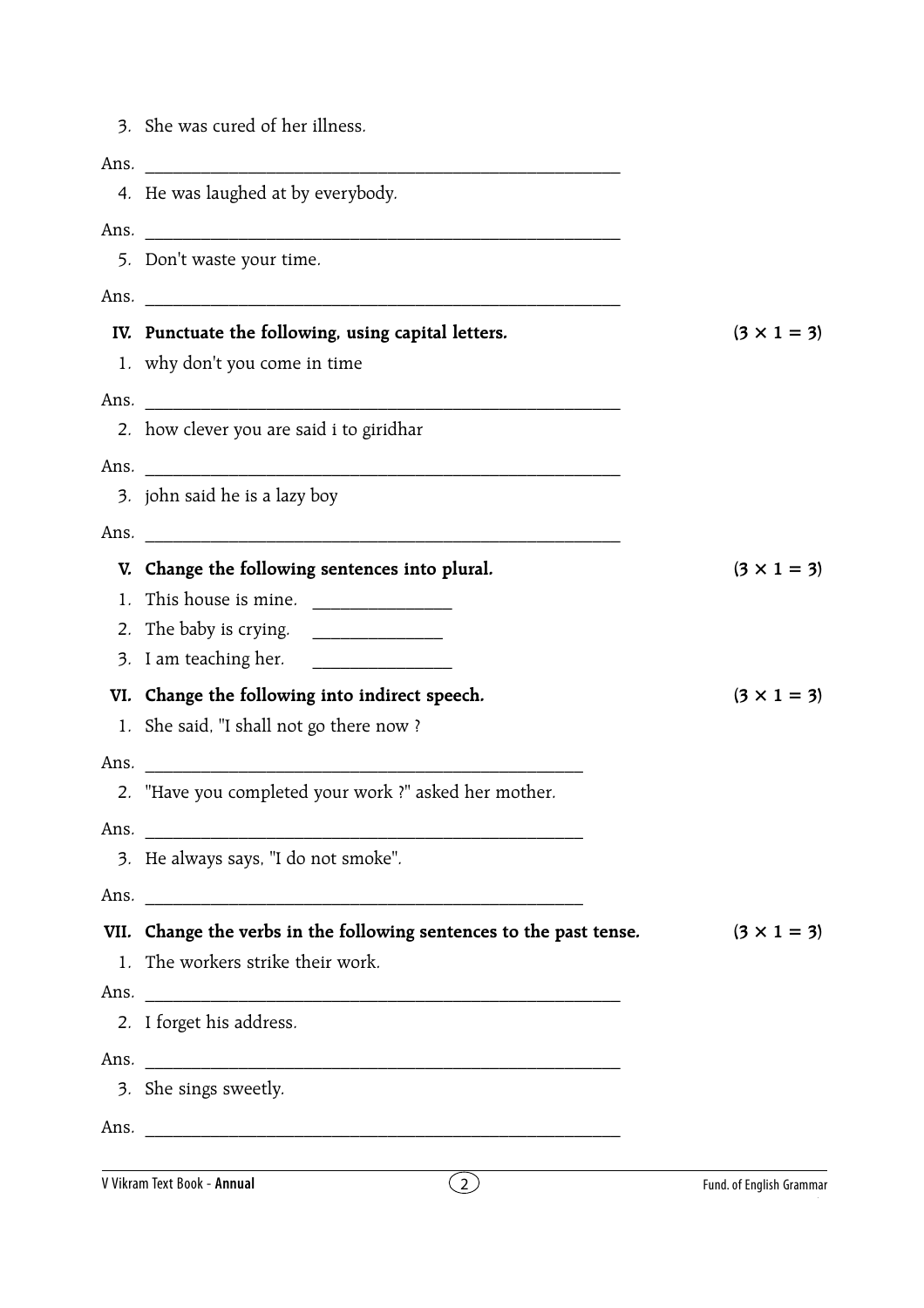# VIII. Fill in the blanks with the correct opposites of the word in bold type.  $(5 \times 1 = 5)$

1. This blade is very **sharp**, but that knife is  $\cdot$ 

2. In the tropics it is very **hot** ; but in the polar regions it is very

- 3. The hunter is a **cruel** man, but he is \_\_\_\_\_\_\_\_\_\_\_\_\_ to his children.
- 4. The ass is **stupid** ; but the dog is  $\cdot$
- 5. The problem is **easy** to solve, but this riddle is .

# IX. Fill in the blanks with the suitable collective nouns.  $(3 \times 1 = 3)$

- 1. Our has twelve players.
- 2. We have a \_\_\_\_\_\_\_\_\_\_\_\_\_\_\_\_\_\_ of fifty students.
- 3. Get me a \_\_\_\_\_\_\_\_\_\_\_\_\_\_ of flowers.

## **X.** Read the passage carefully.  $(3 + 2 = 5)$

Long years ago, India made a tryst with destiny, and now the time comes when we shall redeem our pledge, not wholly or in full measure, but very substantially. At the stroke of the midnight hour, when the world sleeps, India will awake to life and freedom. A moment comes, which comes but rarely in history, when we step out from the old to the new, when an age ends, and when the soul of a nation, long suppressed, finds utterance. It is fitting that at this solemn moment, we take the pledge of dedication to the service of India and her people and to the larger cause of humanity.

### **Now answer the following questions.**

1. What happened at the stroke of midnight hour ?

#### Ans. \_\_\_\_\_\_\_\_\_\_\_\_\_\_\_\_\_\_\_\_\_\_\_\_\_\_\_\_\_\_\_\_\_\_\_\_\_\_\_\_\_\_\_\_\_\_\_\_\_\_\_\_\_\_\_\_\_\_\_\_\_\_\_\_\_\_\_\_\_\_\_

2. "A moment comes ............ " What is the moment referred to here ?

# Ans.  $\Box$

3. What is our duty at this solemn moment ?

# Ans. \_\_\_\_\_\_\_\_\_\_\_\_\_\_\_\_\_\_\_\_\_\_\_\_\_\_\_\_\_\_\_\_\_\_\_\_\_\_\_\_\_\_\_\_\_\_\_\_\_\_\_\_\_\_\_\_\_\_\_\_\_\_\_\_\_\_\_\_\_\_\_

- 4. Which words or phrases in the passage mean the following :
	- i) agreement
	- ii) promise
	- iii) 12 o'clock in the night
	- iv) right and proper